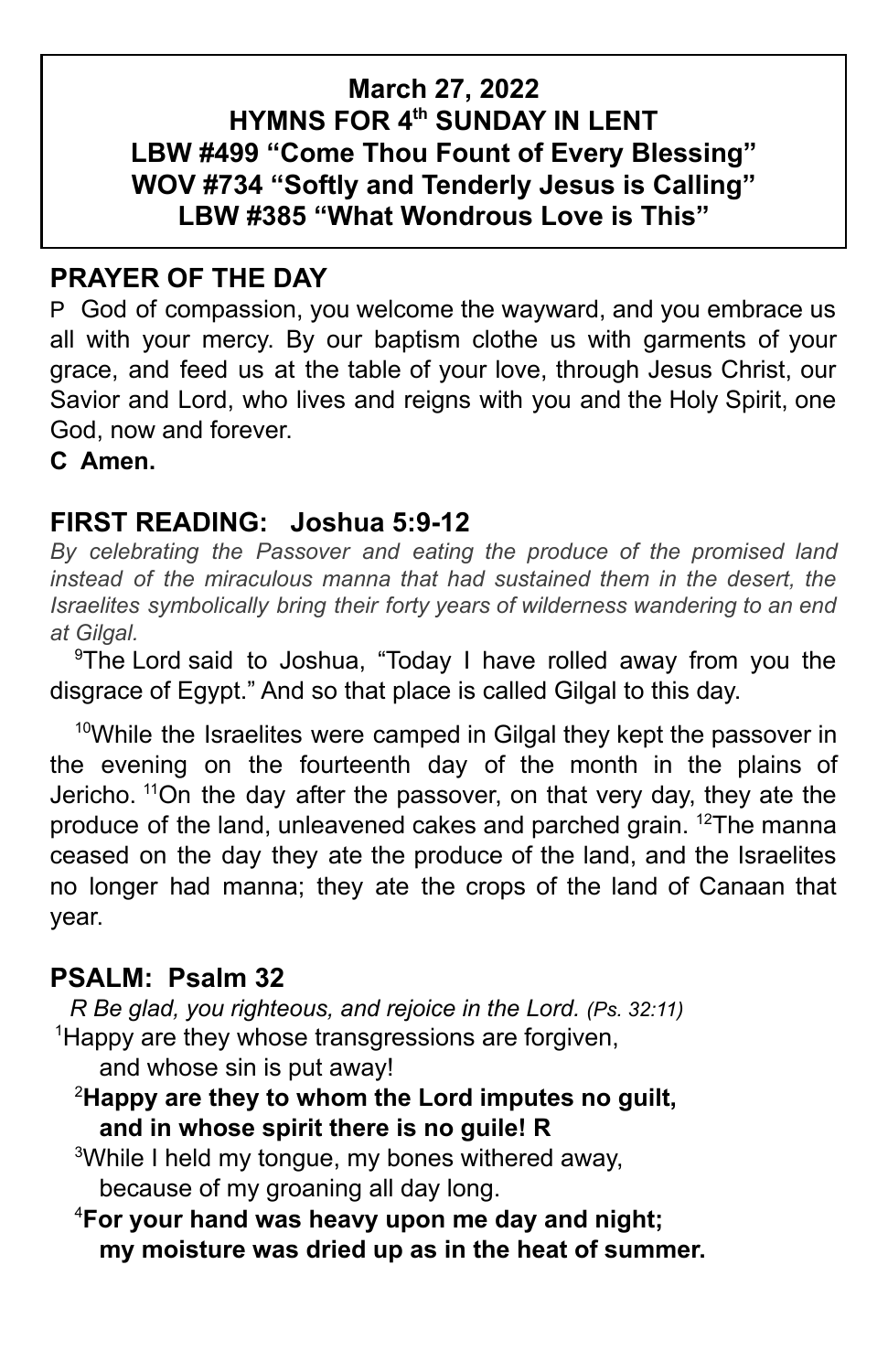<sup>5</sup>Then I acknowledged my sin to you, and did not conceal my guilt.

I said, "I will confess my transgressions to the Lord."

Then you forgave me the quilt of my sin.

### <sup>6</sup>**Therefore all the faithful will make their prayers to you in time of trouble; when the great waters overflow, they shall not reach them.** *R*

<sup>7</sup>You are my hiding-place; you preserve me from trouble; you surround me with shouts of deliverance.

### <sup>8</sup>**"I will instruct you and teach you in the way that you should go; I will guide you with my eye.**

<sup>9</sup>Do not be like horse or mule, which have no understanding; who must be fitted with bit and bridle, or else they will not stay near vou.

# <sup>10</sup>**Great are the tribulations of the wicked;**

### **but mercy embraces those who trust in the Lord.**

<sup>11</sup>Be glad, you righteous, and rejoice in the Lord; shout for joy, all who are true of heart. *R*

# **SECOND READING: 2 Corinthians 5:16-21**

*One way to describe the gospel is the promise that in Christ everything is transformed into newness. All mistakes, all deliberate sins, all old history is reconciled with Christ's resurrection. This is Paul's strong message to the congregation in the city of Corinth.*

 $16$ From now on, therefore, we regard no one from a human point of view; even though we once knew Christ from a human point of view, we know him no longer in that way. <sup>17</sup>So if anyone is in Christ, there is a new creation: everything old has passed away; see, everything has become new! <sup>18</sup>All this is from God, who reconciled us to himself through Christ, and has given us the ministry of reconciliation; <sup>19</sup>that is, in Christ God was reconciling the world to himself, not counting their trespasses against them, and entrusting the message of reconciliation to us. <sup>20</sup>So we are ambassadors for Christ, since God is making his appeal through us; we entreat you on behalf of Christ, be reconciled to God. <sup>21</sup> For our sake he made him to be sin who knew no sin, so that in him we might become the righteousness of God.

# **GOSPEL: Luke 15:1-3,11b-32**

*Jesus tells a parable about a son who ponders his father's love only after he has spurned it. The grace he receives is beyond his hopes. That same grace is a crisis for an older brother who believes it is his obedience that has earned his place in the father's home.*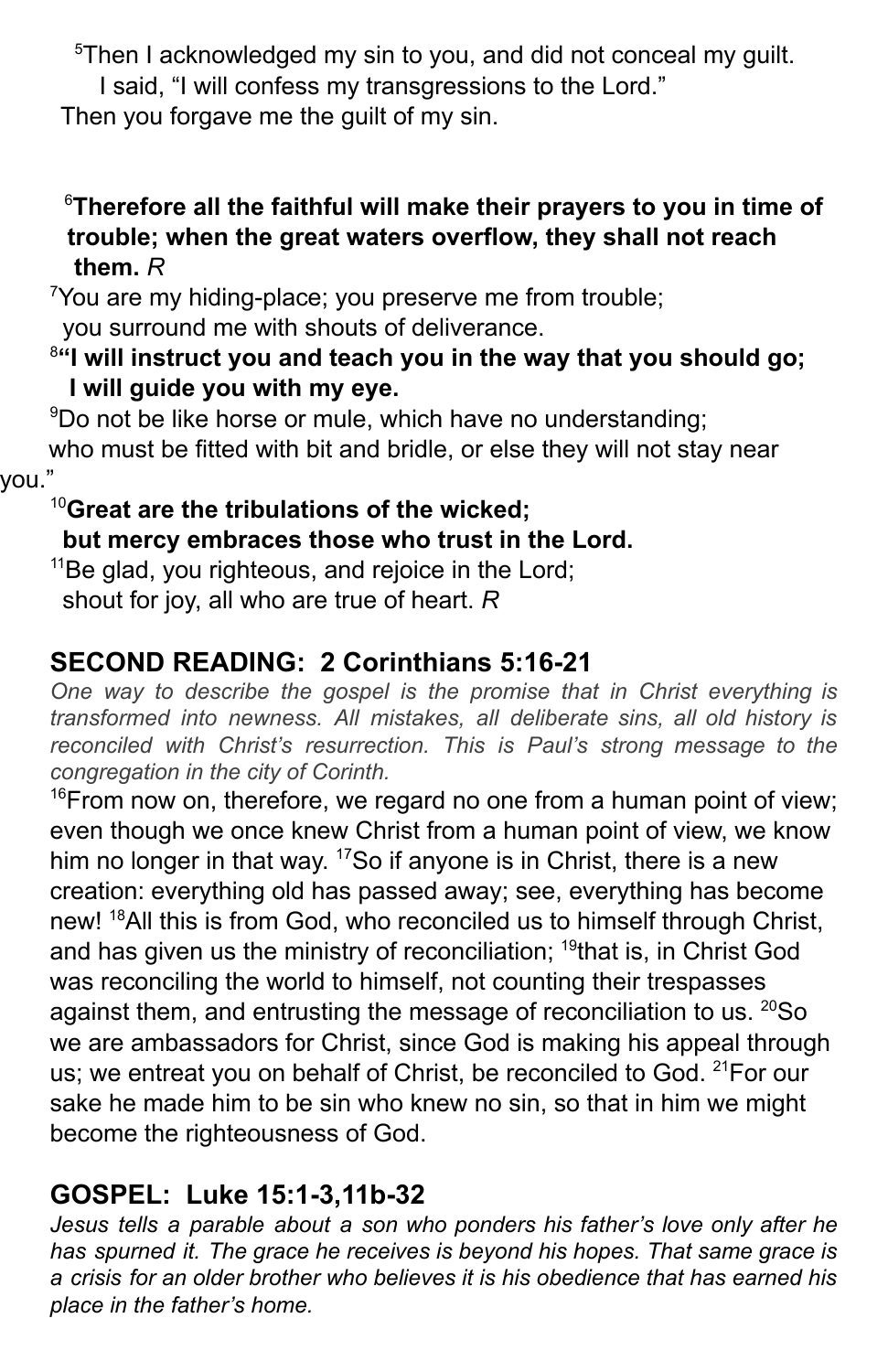<sup>1</sup>Now all the tax collectors and sinners were coming near to listen to [Jesus.] <sup>2</sup>And the Pharisees and the scribes were grumbling and saying, "This fellow welcomes sinners and eats with them."

<sup>3</sup>So he told them this parable: <sup>11b</sup> There was a man who had two sons. <sup>12</sup>The younger of them said to his father, 'Father, give me the share of the property that will belong to me.' So he divided his property between them. <sup>13</sup>A few days later the younger son gathered all he had and traveled to a distant country, and there he squandered his property in dissolute living. <sup>14</sup>When he had spent everything, a severe famine took place throughout that country, and he began to be in need. <sup>15</sup>So he went and hired himself out to one of the citizens of that country, who sent him to his fields to feed the pigs.  $16$ He would gladly have filled himself with the pods that the pigs were eating; and no one gave him anything. <sup>17</sup>But when he came to himself he said, 'How many of my father's hired hands have bread enough and to spare, but here I am dying of hunger! <sup>18</sup>l will get up and go to my father, and I will say to him, "Father, I have sinned against heaven and before you; <sup>19</sup>l am no longer worthy to be called your son; treat me like one of your hired hands."<sup>20</sup>So he set off and went to his father. But while he was still far off, his father saw him and was filled with compassion; he ran and put his arms around him and kissed him. <sup>21</sup>Then the son said to him, 'Father, I have sinned against heaven and before you; I am no longer worthy to be called your son.<sup>' 22</sup> But the father said to his slaves, 'Quickly, bring out a robe—the best one—and put it on him; put a ring on his finger and sandals on his feet. <sup>23</sup>And get the fatted calf and kill it, and let us eat and celebrate; <sup>24</sup> for this son of mine was dead and is alive again; he was lost and is found!' And they began to celebrate.

<sup>25</sup>"Now his elder son was in the field; and when he came and approached the house, he heard music and dancing.  $^{26}$ He called one of the slaves and asked what was going on. <sup>27</sup>He replied, 'Your brother has come, and your father has killed the fatted calf, because he has got him back safe and sound.<sup>' 28</sup>Then he became angry and refused to go in. His father came out and began to plead with him. <sup>29</sup> But he answered his father, 'Listen! For all these years I have been working like a slave for you, and I have never disobeyed your command; yet you have never given me even a young goat so that I might celebrate with my friends. <sup>30</sup>But when this son of yours came back, who has devoured your property with prostitutes, you killed the fatted calf for him!' <sup>31</sup>Then the father said to him, 'Son, you are always with me, and all that is mine is yours. <sup>32</sup>But we had to celebrate and rejoice, because this brother of yours was dead and has come to life; he was lost and has been found.'"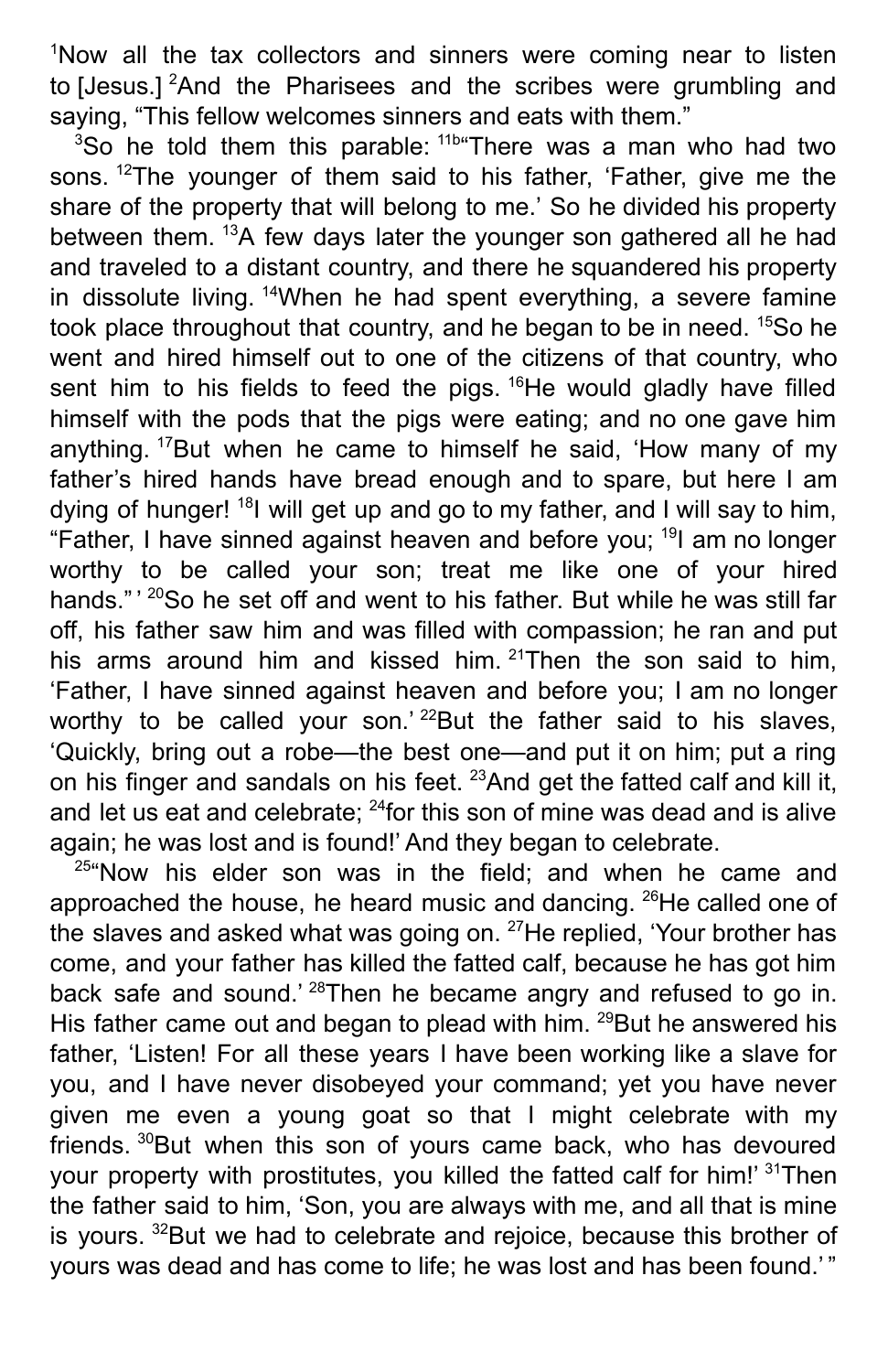# **PRAYERS OF INTERCESSION**

P Drawn close to the heart of God, we offer these prayers for the church, the world, and all who are in need.

### *A brief silence.*

A Jesus formed the disciples in the ways of extravagant mercy and profound welcome. Lead your church to be a community marked by forgiveness, hospitality, and celebration. Send us to transform a world plagued by fear and condemnation. Merciful God,

### **C receive our prayer.**

A You make the land to produce a harvest that sustains your entire creation. Equip farmers and farm workers who till the soil. Nourish the earth with ample rainfall and abundant sunshine. Heal grounds tainted by pollution or misuse. Merciful God,

# **C receive our prayer.**

A Countries are divided and leaders often harbor grudges. Reconcile nations that experience conflict (*especially*). Act quickly to bring an end to war. Anoint peacemakers trained in the art of diplomacy and foster a spirit of collaboration among political rivals. Merciful God,

## **C receive our prayer.**

A Your people cry for help in times of distress. Resolve disagreements among family members. Save those experiencing financial hardship. Hear our prayers for those who are sick or grieving (*especially*). Console us with the promise that everything can become new. Merciful God,

#### **C receive our prayer.**

A Your love comes to us when a table is set and a feast is prepared. Bless the feeding ministries of this congregation (*especially*). Bring an end to hunger in our community and around the world. Merciful God, **C receive our prayer.**

### *Here other intercessions may be offered.*

A Merciful God, we pray for peace as war rages in Ukraine. Shelter all living in fear; protect those seeking refuge in neighboring countries; sustain families separated by the horrors of war; tend to those who are injured; comfort all who mourn their dead. Direct your people into the way of peace. Merciful God,

### **C receive our prayer.**